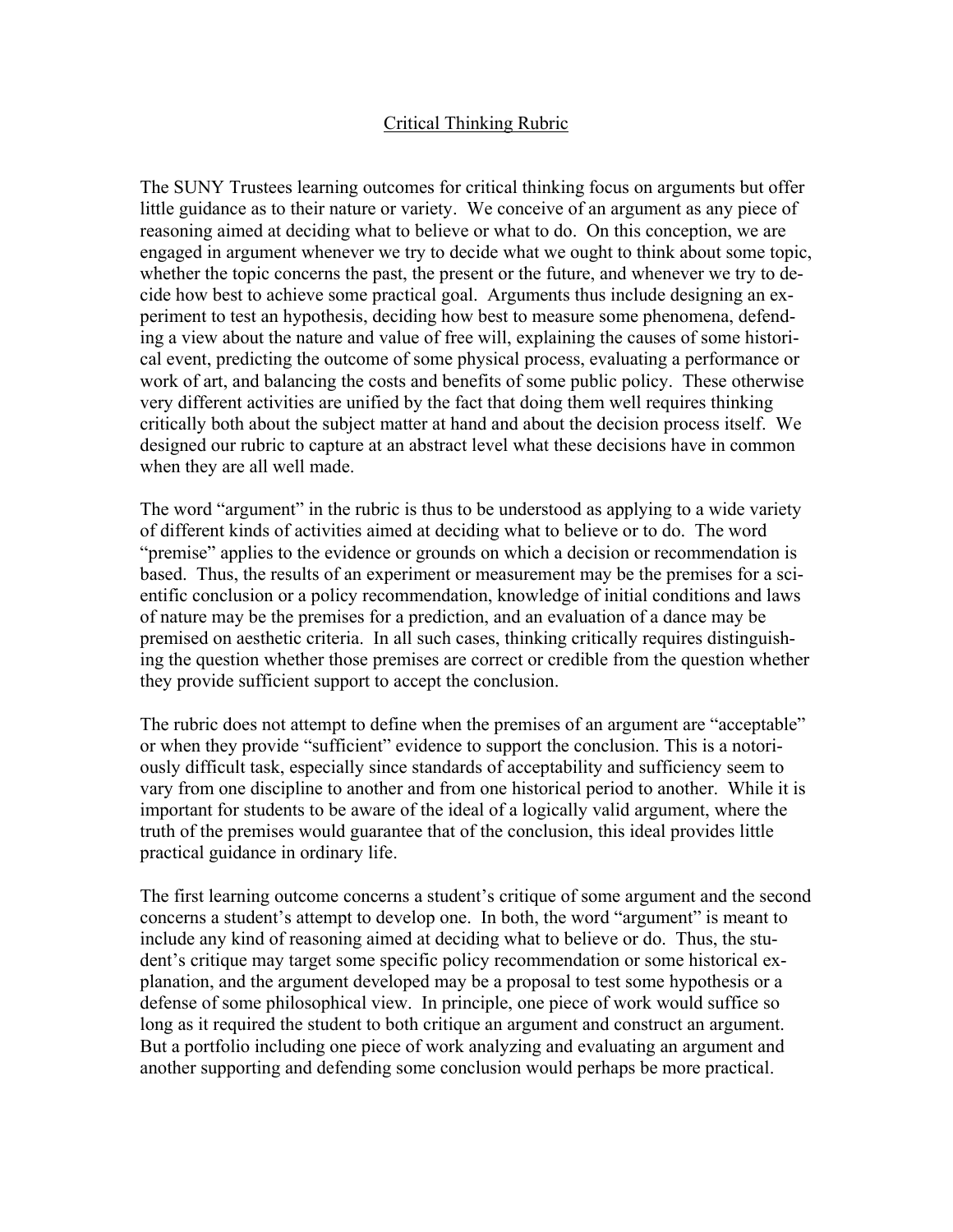#### **1. Students will identify, analyze, and evaluate arguments as they occur in their own and others' work.**

# **Exceeding:** The student's work

- 1. Identifies the target argument(s) and clearly distinguishes it from any extraneous elements such as expressions of opinion and descriptions of events.
- 2. Carefully articulates the argument's conclusion, clearly distinguishes it from its premises and identifies most relevant definitions and/or hidden assumptions.
- 3. Clearly and correctly assesses whether the argument's premises provide sufficient logical support for the conclusion, independently of whether the premises are true.
- 4. Clearly and correctly assesses the reasonableness of the premises, including the credibility of their sources (e.g., observation, testimony, measurement, experiment, etc.), independently of whether the premises support the conclusion.

# **Meeting:** The student's work

- 1. Identifies the target argument(s).
- 2. Distinguishes the argument's conclusion from its premises and some effort is made to identify relevant definitions and/or hidden assumptions.
- 3. Correctly assesses whether the argument's premises provide sufficient logical support for the conclusion, independently of whether the premises are true.
- 4. Correctly assesses the reasonableness of the premises, including the credibility of their sources, independently of whether they support the conclusion.

# **Approaching:** The student's work

- 1. Identifies the target argument(s) but includes extraneous elements such as expressions of opinion and descriptions of events.
- 2. Distinguishes the argument's conclusion from its premises, but little effort is made to identify relevant definitions and/or hidden assumptions.
- 3. Attempts to assess whether the argument's premises provide sufficient logical support for the conclusion, independently of whether the premises are true.
- 4. Attempts to assess the reasonableness of the argument's premises, but little effort is made to consider the credibility of the premises' sources.

#### **Not Meeting:** The student's work

- 1. Does not isolate the argument(s) from extraneous elements in the text.
- 2. Does not identify the argument's conclusion or distinguish it sufficiently from the premises and little or no effort is made to identify relevant definitions or hidden assumptions.
- 3. Does not address whether the argument's premises provide sufficient logical support for the conclusion, independently of the truth of the conclusion.